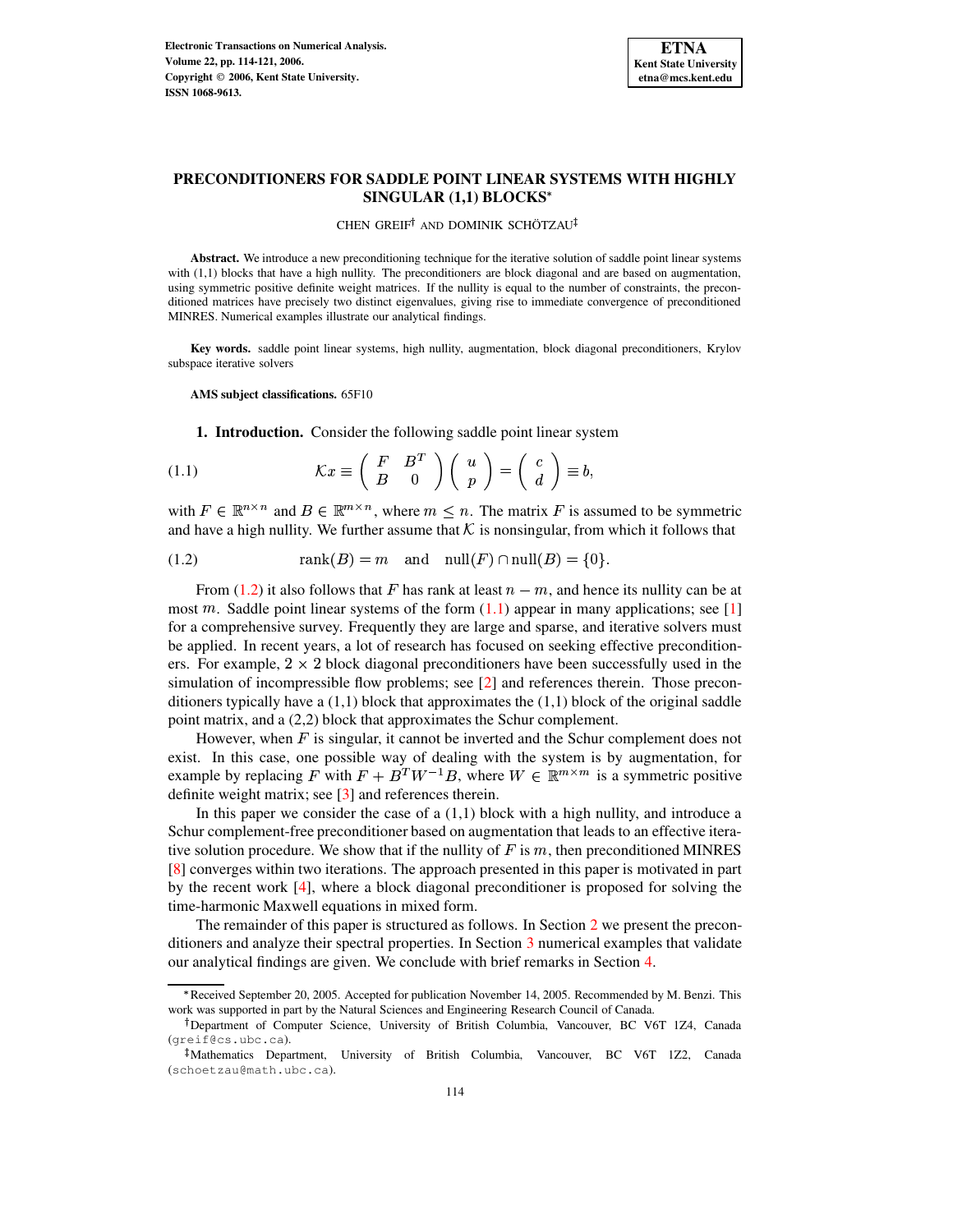**ETNA Kent State University etna@mcs.kent.edu**

#### PRECONDITIONERS FOR SADDLE POINT SYSTEMS 115

<span id="page-1-0"></span>**2. The proposed preconditioners.** We start with a general form of our preconditioners, and then discuss a specific choice that is particularly suitable for matrices with a semidefinite (1,1) block with high nullity. We end the section with a brief discussion of computational costs.

**2.1.** The preconditioner  $\mathcal{M}_{U,W}$ . Consider the following block diagonal matrix as a preconditioner:

$$
{\cal M}_{U,W}=\left(\begin{array}{cc} F+B^TU^{-1}B&0\\ 0&W\end{array}\right),
$$

<span id="page-1-2"></span>where  $U, W \in \mathbb{R}^{m \times m}$  are symmetric positive definite.

PROPOSITION 2.1. *Suppose*  $\mathcal{M}_{U,W}$  is symmetric positive definite. Let  $\{z_i\}_{i=1}^{n-m}$  be *a* basis of the null space of B. Then the vectors  $(z_i, 0)$  are  $n - m$  linearly independent  $(0, 0)$  are  $n - m$  linearly independent *eigenvectors of*  $\mathcal{M}_{UV}^{-1} \mathcal{K}$  *with eigenvalue* 1.

*Proof.* The eigenvalue problem for  $\mathcal{M}_{UV}^{-1} \mathcal{K}$  is

$$
\left(\begin{array}{cc} F & B^T \\ B & 0 \end{array}\right)\left(\begin{array}{c} v \\ q \end{array}\right)\,=\mu\left(\begin{array}{cc} F+B^TU^{-1}B & 0 \\ 0 & W \end{array}\right)\left(\begin{array}{c} v \\ q \end{array}\right).
$$

<span id="page-1-1"></span>From the nonsingularity of K it follows that  $\mu \neq 0$ . Substituting  $q = \frac{1}{\mu} W^{-1} B v$ , we obtain for the first block row

(2.1) 
$$
\mu F v + B^T W^{-1} B v = \mu^2 (F + B^T U^{-1} B) v.
$$

Suppose that  $v = z_i \neq 0$  is a null vector of B. Then [\(2.1\)](#page-1-1) simplifies into

$$
(\mu^2 - \mu) F z_i = 0,
$$

and since by  $(1.2)$  a nonzero null vector of B cannot be a null vector of F, it follows that  $Fz_i \neq 0$  and hence we must have  $\mu = 1$ . Since  $Bz_i = 0$ , it follows that  $q = 0$  and therefore  $\mu = 1$  is an eigenvalue of  $\mathcal{M}_{U,W}^{-1} \mathcal{K}$  of algebraic multiplicity (at least)  $n-m$ , whose associated eigenvectors are  $(z_i, 0), i = 1, ..., n - m$ .

**2.2.** The preconditioner  $\mathcal{M}_W$ . From Proposition [2.1](#page-1-2) it follows that regardless of U and W, we have at least  $n-m$  eigenvalues equal to 1. Stronger clustering can be obtained for specific choices of those two weight matrices. For the case of a  $(1,1)$  block with high nullity it is possible to obtain a preconditioner with improved spectral properties by making the choice  $U = W$ . Let us define

[ \_ qM`a
zQTSVUW <sup>Q</sup> (2.2) <sup>F</sup>

If in addition F is semidefinite, it follows from  $(1.2)$  that the augmented  $(1,1)$  block is positive definite, making it possible to use the preconditioned conjugate gradient.

The next theorem provides details on the spectrum of the preconditioned matrix  $\mathcal{M}_{W}^{-1}\mathcal{K}$ .

<span id="page-1-4"></span>THEOREM 2.2. *Suppose that is symmetric positive semidefinite with nullity . Then*  $\mu = 1$  is an eigenvalue of  $\mathcal{M}_W^{-1} \mathcal{K}$  of algebraic multiplicity  $n$  and  $\mu = -1$  is an eigenvalue of *multiplicity*  $r$  . The remaining  $m-r$  eigenvalues of  $\mathcal{M}_W^{-1}\mathcal{K}$  are all strictly between  $-1$  and 0 *and satisfy the relation*

<span id="page-1-3"></span>
$$
\mu = -\frac{\lambda}{\lambda + 1},
$$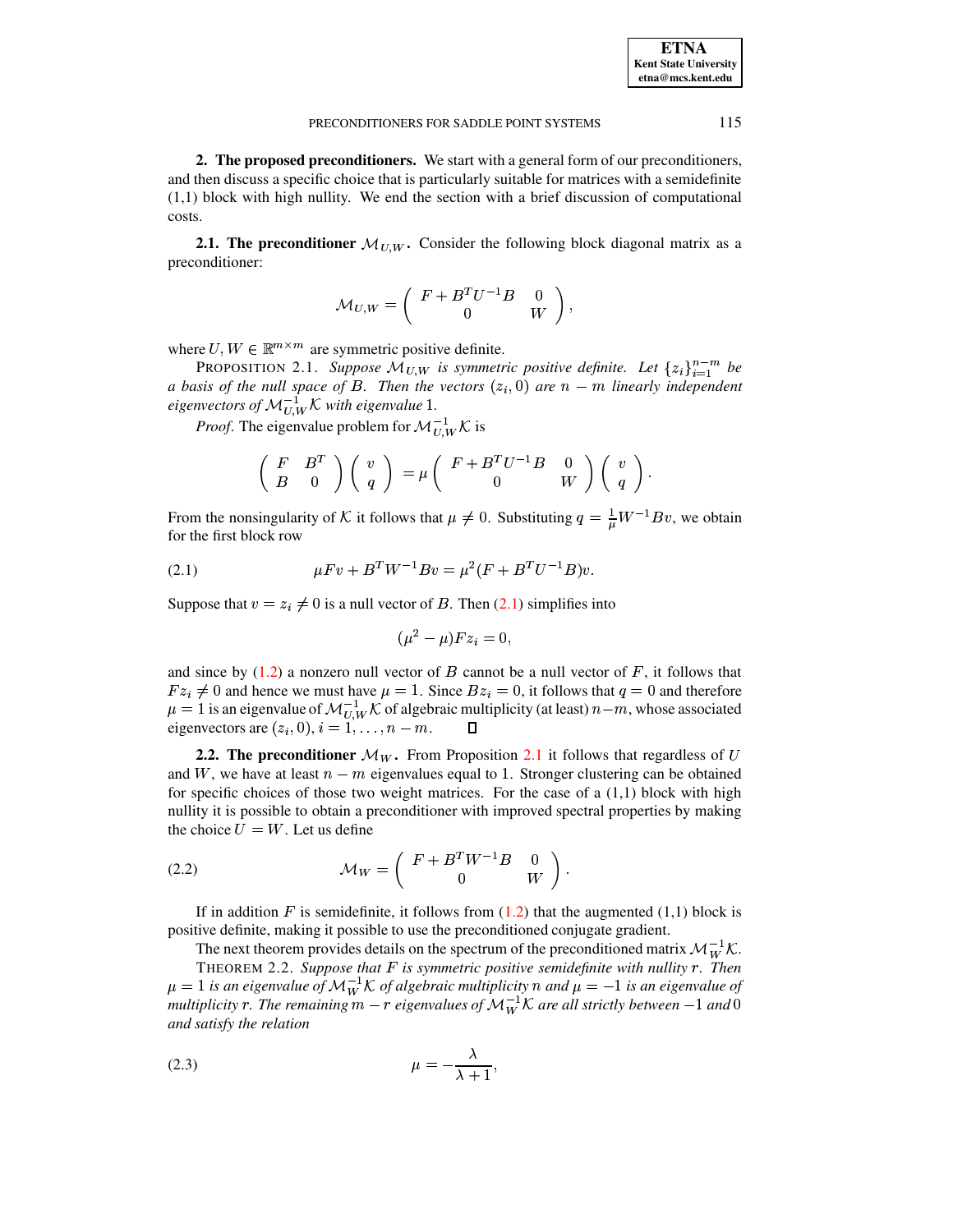<span id="page-2-0"></span><sup>F</sup>

### 116 C. GREIF AND D. SCHÖTZAU

<span id="page-2-1"></span>*where*  $\lambda$  *are the*  $m-r$  *positive generalized eigenvalues of* 

$$
\lambda Fv = B^T W^{-1} Bv.
$$

*A* set of linearly independent eigenvectors for  $\mu = \pm 1$  can be found as follows. Let  $\{z_i\}_{i=1}^{n-m}$ be a basis of the null space of B,  $\{x_i\}_{i=1}^r$  a basis of the null space of F, and  $\{y_i\}_{i=1}^{m-r}$  a set of linearly independent vectors that complete  $null(F) \cup null(B)$  to a basis of  $\mathbb{R}^n$ . Then the  $n - m$  vectors  $(z_i, 0)$ , the  $r$  vectors  $(x_i, W^{-1}Bx_i)$  and the  $m - r$  vectors  $(y_i, W^{-1}By_i)$  are linearly independent eigenvectors associated with  $\mu = 1$ , and the r vectors  $(x_i, -W^{-1}Bx_i)$ *are eigenvectors associated with*  $\mu = -1$ .

*Proof.* Let  $\mu$  be an eigenvalue of  $\mathcal{M}_{W}^{-1} \mathcal{K}$  with eigenvector  $(v, q)$ . Then

$$
\left(\begin{array}{cc} F & B^T \\ B & 0 \end{array}\right)\left(\begin{array}{c} v \\ q \end{array}\right)\ =\mu\left(\begin{array}{cc} F+B^TW^{-1}B & 0 \\ 0 & W \end{array}\right)\left(\begin{array}{c} v \\ q \end{array}\right).
$$

Since K is nonsingular, we have  $\mu \neq 0$ . Substituting  $q = \frac{1}{\mu} W^{-1} B v$  we obtain

(2.5) 
$$
(\mu^2 - \mu) F v + (\mu^2 - 1) B^T W^{-1} B v = 0.
$$

If  $\mu = 1$ , then [\(2.5\)](#page-2-0) is satisfied for any arbitrary nonzero vector  $v \in \mathbb{R}^n$ , and hence  $(v, W^{-1}Bv)$ is an eigenvector of  $\mathcal{M}_W^{-1}\mathcal{K}$ .

If  $x \in \text{null}(F)$  then from [\(2.5\)](#page-2-0) we obtain

$$
(\mu^2 - 1)B^T W^{-1} B x = 0,
$$

from which it follows that  $(x, W^{-1}Bx)$  and  $(x, -W^{-1}Bx)$  are eigenvectors associated with  $\mu = 1$  and  $\mu = -1$  respectively.

Next, suppose  $|\mu| \neq 1$ . We divide [\(2.5\)](#page-2-0) by  $\mu^2 - 1$ , which yields [\(2.3\)](#page-1-3), with v defined in [\(2.4\)](#page-2-1). Since F and  $B^T W^{-1} B$  are positive semidefinite, the remaining generalized eigenvalues  $\lambda$  must be positive and hence  $\mu$  must be strictly between  $-1$  and 0, as stated in the theorem.

A specific set of linearly independent eigenvectors for  $\mu = \pm 1$  can be readily found. The vectors  $\{z_i\}_{i=1}^{n-m}$  and  $\{x_i\}_{i=1}^r$  defined above are linearly independent by [\(1.2\)](#page-0-0) and span a subspace of  $\mathbb{R}^n$  of dimension  $n - m + r$ . Let  $\{y_i\}_{i=1}^{m-r}$  complete this set to a basis of  $\mathbb{R}^n$ as stated above. It follows that  $(x_i, W^{-1}Bx_i)$  $,W^{-1}Bx_i), (z_i, 0), i$  $(0, 0)$ , and  $(y_i, W^-$ 0), and  $(y_i, W^{-1}By_i)$  are eigenvectors of  $\mathcal{M}_W^{-1}\mathcal{K}$  associated with  $\mu = 1$ . The r vectors  $(x_i, -W^{-1}Bx_i)$  are eigenvectors associated with  $\mu = -1$ .  $\Box$ 

A convenient choice for the weight matrix is  $W^{-1} = \gamma I$ , where  $\gamma > 0$  is a parameter that takes into account the scales of the matrices  $F$  and  $B$  [\[3\]](#page-7-2). In this case, notice that from Theorem [2.2](#page-1-4) it follows that the  $m-r$  eigenvalues  $\mu$  of  $\mathcal{M}_W^{-1}\mathcal{K}$  that are not equal to  $\pm 1$  are given by

$$
\mu=-\frac{\lambda\gamma}{\lambda\gamma+1},
$$

where  $\lambda$  are the generalized eigenvalues defined by

$$
\lambda Fv = B^T B v.
$$

Thus, as  $\gamma$  increases these eigenvalues tend to  $-1$ , and further clustering is obtained. We note, however, that choosing  $\gamma$  too large may result in ill-conditioning of  $\mathcal{M}_W$ .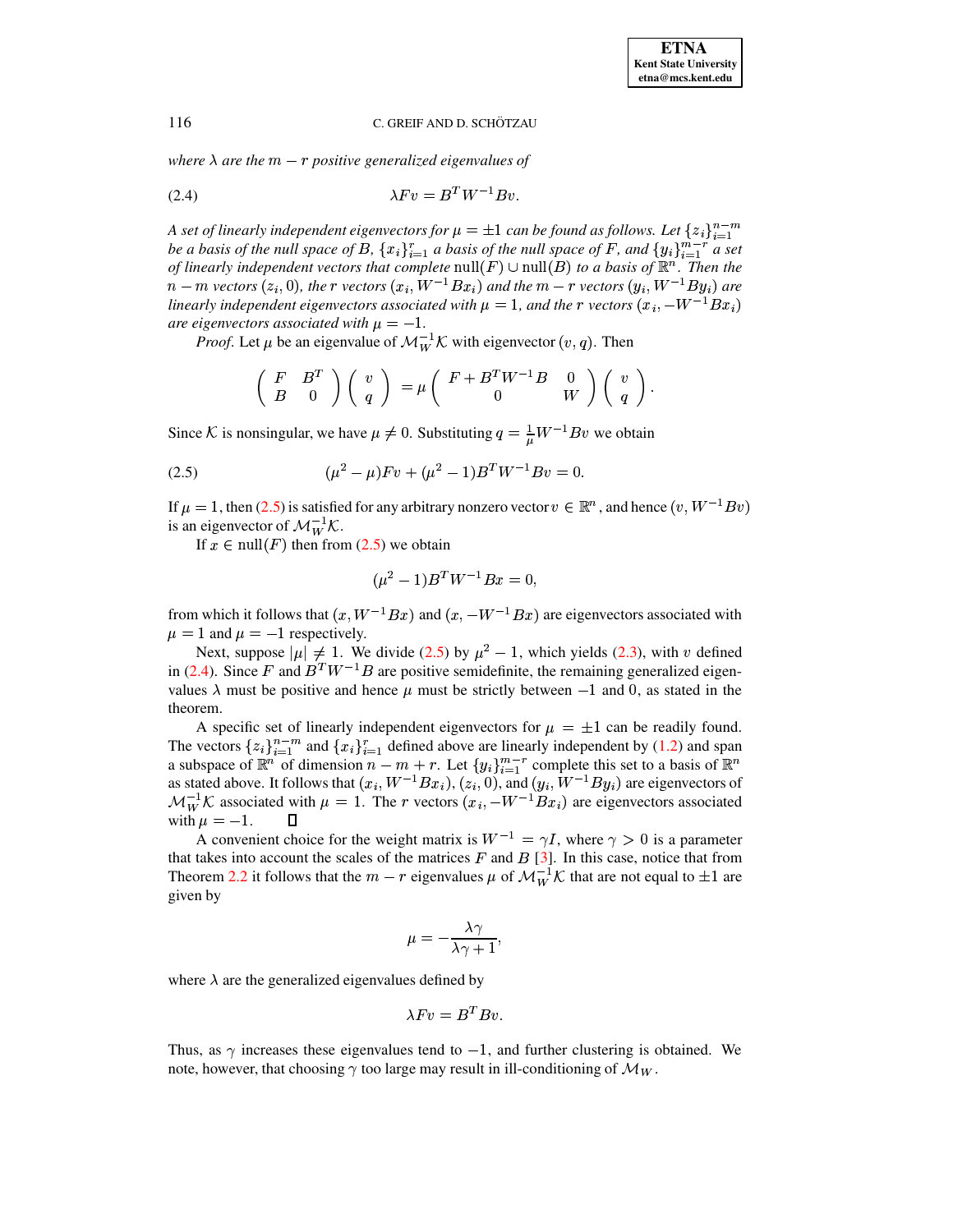## PRECONDITIONERS FOR SADDLE POINT SYSTEMS 117

By  $(1.2)$  the nullity of F must be m at most. From Theorem [2.2](#page-1-4) we conclude that the higher it is, the more strongly the eigenvalues are clustered. In fact, for nullity  $m$  we have the following result.

<span id="page-3-1"></span>COROLLARY 2.3. Suppose that F is positive semidefinite with nullity  $m$ . Then the *preconditioned matrix*  $\mathcal{M}_W^{-1} \mathcal{K}$  *has precisely two eigenvalues:*  $\mu = 1$ *, of multiplicity n, and*  $\mu = -1$ , *of multiplicity m.* 

Corollary [2.3](#page-3-1) implies that a preconditioned minimal residual Krylov subspace solver is expected to converge within two iterations, in the absence of roundoff errors. Each preconditioned MINRES iteration with  $\mathcal{M}_W$  includes a matrix-vector product with K, a solve for W, and a solve for  $F_W = F + B^T W^{-1} B$ . If  $F_W$  is formed explicitly, then solving for it includes *n* solves for W, one for each column of B. However, typically  $F_W$  is not formed explicitly since  $W^{-1}$  is dense. In this case one can apply the (preconditioned) conjugate gradient method, and then the number of solves for  $W$  is equal to the number of iterations. Hence, since the number of MINRES iterations is guaranteed to be small by the analysis of this section, the key for an effective numerical solution procedure overall is the ability to efficiently solve for  $F_W$ .

<span id="page-3-0"></span>**3. Numerical examples.** In this section we illustrate the performance of our preconditioning approach on two applications in which the  $(1,1)$  blocks of the associated matrices are highly singular.

<span id="page-3-2"></span>**3.1. Maxwell equations in mixed form.** We first consider a finite element discretization of the time-harmonic Maxwell equations with small wave numbers [\[9,](#page-7-6) Section 2]. The following two-dimensional model problem is considered: find  $u$  and  $p$  that satisfy

$$
\nabla \times \nabla \times u - k^2 u + \nabla p = f \quad \text{in } \Omega,
$$
  

$$
\nabla \cdot u = 0 \quad \text{in } \Omega,
$$
  

$$
u \cdot t = 0 \quad \text{on } \partial \Omega,
$$
  

$$
p = 0 \quad \text{on } \partial \Omega.
$$

Here u is the electric field and p is a Lagrange multiplier,  $\Omega \subset \mathbb{R}^2$  is a simply connected polygonal domain, and t denotes the tangential unit vector on  $\partial\Omega$ . The datum f is a given generic source. We assume that the wave number  $k^2$  is small and is not a Maxwell eigenvalue.

We employ a standard finite element discretization on uniformly refined triangular meshes of size h. The lowest order two-dimensional Nédélec elements of the first kind  $[6, 7]$  $[6, 7]$  $[6, 7]$  are used for the approximation of the electric field, along with standard nodal elements for the multiplier. This yields a saddle point linear system of the form

$$
\begin{pmatrix} A-k^2M & B^T \\ B & 0 \end{pmatrix} \begin{pmatrix} u \\ p \end{pmatrix} = \begin{pmatrix} g \\ 0 \end{pmatrix},
$$

where now  $u \in \mathbb{R}^n$  and  $p \in \mathbb{R}^m$  are finite arrays representing the finite element approximations, and  $g \in \mathbb{R}^n$  is the load vector associated with the datum f. The matrix  $A \in \mathbb{R}^{n \times n}$  is symmetric positive semidefinite with rank  $n - m$ , and corresponds to the discrete curl-curl operator;  $B \in \mathbb{R}^{m \times n}$  is a discrete divergence operator. Due to the zero Dirichlet boundary conditions, B has full row rank:  $rank(B) = m$ . Indeed, the discretization that we use is inf-sup stable [\[6,](#page-7-7) p. 179]. The matrix  $F = A - k^2 M$  is positive semidefinite for  $k = 0$  and indefinite for  $k > 0$ . When the mesh size is sufficiently small, the saddle point matrix K is nonsingular [\[6,](#page-7-7) Chapter 7].

For the purpose of illustrating the merits of our approach, we will deliberately avoid exploiting specific discrete differential operator-related properties, and focus instead on purely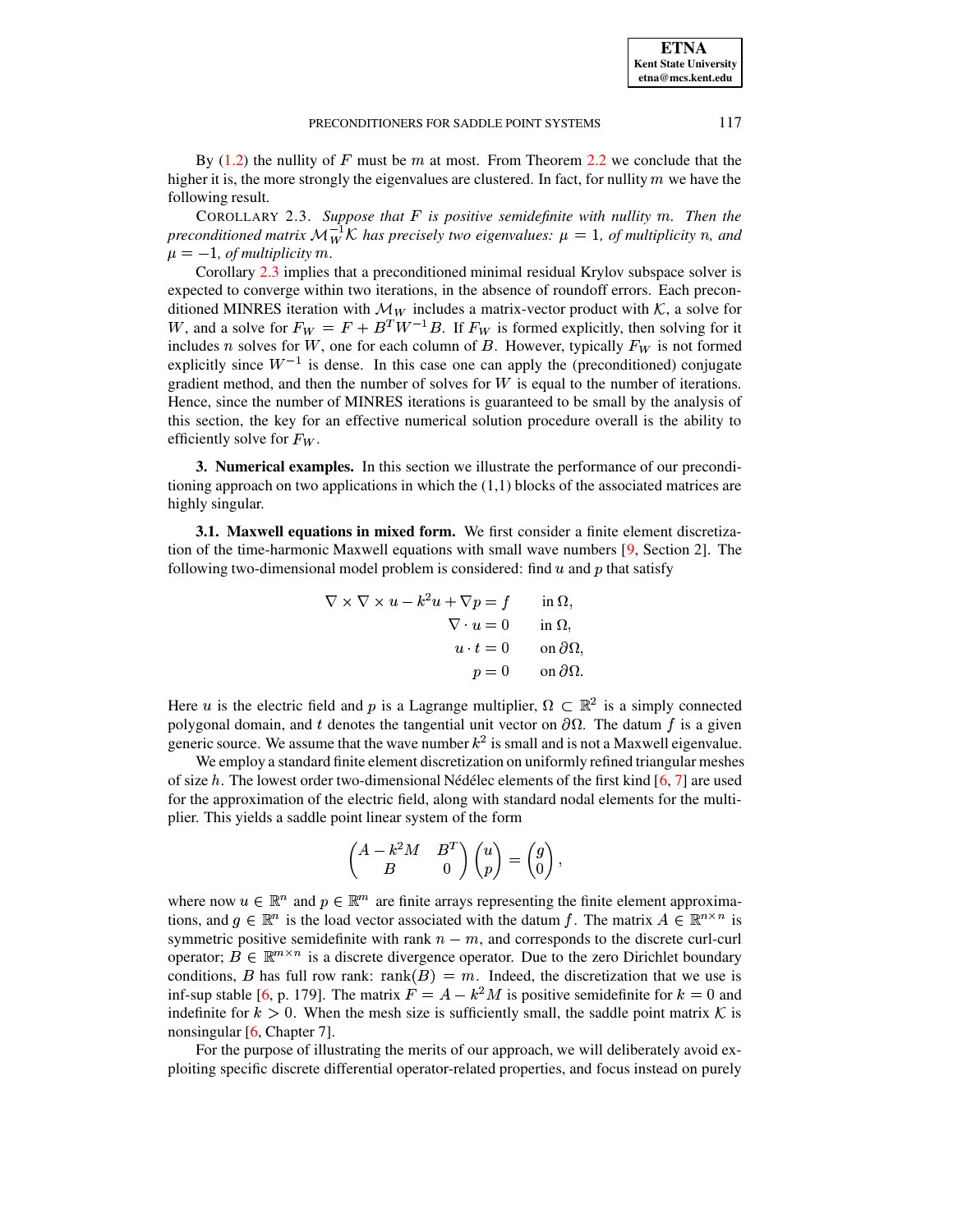**ETNA Kent State University etna@mcs.kent.edu**

## 118 C. GREIF AND D. SCHÖTZAU

algebraic considerations. To that end, we pick a scaled identity matrix,  $W^{-1} = \gamma I$ . Based on scaling considerations, we set  $\gamma = \frac{\|A\|_1}{\|B\|^2}$ .

<span id="page-4-0"></span>We consider five meshes; the number of elements and dimension of the resulting systems are given in Table [3.1.](#page-4-0)

°−∞ ™±

| Mesh           | Nel   | $n+m$ |
|----------------|-------|-------|
| G1             | 64    | 113   |
| G <sub>2</sub> | 256   | 481   |
| G <sub>3</sub> | 1024  | 1985  |
| G4             | 4096  | 8065  |
| G5             | 16384 | 32513 |

TABLE 3.1 *Example [3.1:](#page-3-2) number of elements and sizes of the linear systems for five meshes.*

Experiments were done with several right hand side functions, and the iteration counts were practically identical in all experiments. In the tables below we report the results that were obtained by setting  $f=1$ . (Note that in this case the datum is divergence free.)

Table [3.2](#page-4-1) validates the analysis of Section [2.](#page-1-0) It shows the iteration counts for preconditioned MINRES, applying exact inner solves, for various values of  $k$  and meshes G1–G5. The (outer) iteration was stopped using a threshold of  $10^{-6}$  for the relative residual. We observe that for  $k = 0$  convergence is always reached within a single iteration, which is better than two iterations guaranteed by Theorem [2.2.](#page-1-4) (This behavior might be related to special properties of the underlying differential operators, that allow for decoupling the problem using the discrete Helmholtz decomposition [\[4\]](#page-7-4).) As  $k$  grows larger, and/or as the mesh is refined, Theorem [2.2](#page-1-4) does not apply anymore and convergence is slower. However, Proposition [2.1](#page-1-2) holds and the solver is still remarkably robust, at least for small values of  $k$ . Preconditioning the same problem with high wave numbers introduces additional computational challenges and is not considered here.

<span id="page-4-1"></span>TABLE 3.2 *Example [3.1:](#page-3-2) iteration counts for various values of* ¶ *and meshes G1–G5 using exact inner solves. The iteration* was *stopped using* a *threshold of*  $10^{-6}$  *for the relative residual.* 

| Mesh           | $k=0$ | $k = 0.25$ $k = 0.5$ $k = 0.75$ |  | $k=1$ |
|----------------|-------|---------------------------------|--|-------|
| G1             |       |                                 |  |       |
| G <sub>2</sub> |       |                                 |  |       |
| G <sub>3</sub> |       |                                 |  |       |
| G4             |       |                                 |  |       |
| G5             |       |                                 |  |       |

Figure [3.1](#page-4-1) depicts the negative eigenvalues of the preconditioned matrix  $\mathcal{M}_{W}^{-1}\mathcal{K}$  for the mesh G2 and  $k = 0.5$ . They are extremely close to  $-1$ . This shows the potential of the preconditioner even for cases of an indefinite  $(1,1)$  block, in which case Theorem [2.2](#page-1-4) does not hold.

In practice the preconditioner solves need to be done iteratively. Efficient multigrid solvers that exploit the properties of the differential operators are available and can be used (see  $[6, Chapter 13]$  $[6, Chapter 13]$  and references therein). Here we simply consider the conjugate gradient iteration, preconditioned using the incomplete Cholesky decomposition, IC(0). It should be noted that the use of a non-stationary iteration (like PCG) in the inner solves means that a non-constant, nonlinear preconditioning operator is introduced for the outer solver. In such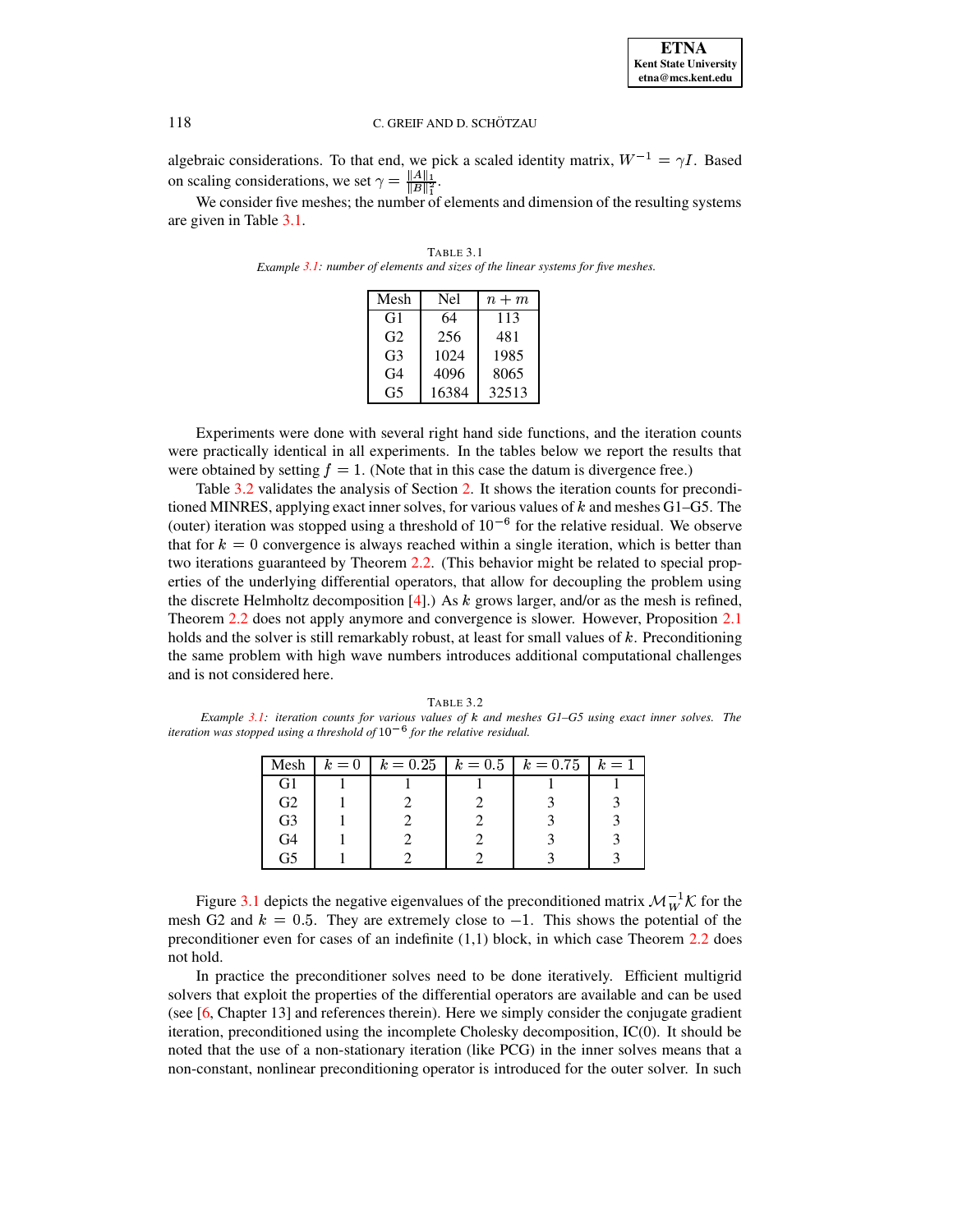

FIG. 3.1. *Example* [3.1:](#page-3-2) *the negative eigenvalues of the preconditioned matrix*  $\mathcal{M}_{W}^{-1}$  K for  $k = 0.5$  and grid *G2. All the* positive *eigenvalues of*  $\mathcal{M}_{W}^{-1} \mathcal{K}$  *are identically equal to 1.* 

settings flexible Krylov methods for the outer iteration are commonly used. However, we have used MINRES and experimented with a fixed loose inner tolerance, and our conclusion is that this inner solve strategy works well.

Table [3.3](#page-5-0) shows the performance of MINRES, preconditioned with our preconditioner, with a fixed inner tolerance of  $10^{-2}$  and an outer tolerance of  $10^{-6}$ . Naturally, there is an increase of iterations as the inner tolerance is loosened, as is evident when Tables [3.2](#page-4-1) and [3.3](#page-5-0) are compared to each other. Nevertheless, the speed of convergence of the inner solves, resulting from loosening the stopping criterion, more than compensates for the increase in the number of outer iterations, and results in significant savings.

#### TABLE 3.3

<span id="page-5-0"></span>*Example [3.1:](#page-3-2) iteration counts for various values of* ¶ *and meshes G1–G5 using inexact inner solves. The* stopping criterion for the inner iterations was a threshold of  $10^{-2}$  for the relative residual. For the outer iterations, *the threshold was*  $10^{-6}$ .

| Mesh           | $k=0$ | $k = 0.25$ $k = 0.5$ $k = 0.75$ |   | $k=1$ |
|----------------|-------|---------------------------------|---|-------|
| G1             |       |                                 |   |       |
| G <sub>2</sub> |       |                                 |   |       |
| G3             |       |                                 | O |       |
| G4             |       |                                 |   |       |
| G5             |       |                                 |   |       |

<span id="page-5-1"></span>**3.2. An inverse problem.** As a second numerical example we consider a nonlinear minimization problem taken from [\[5\]](#page-7-9), which arises in geophysics, electromagnetics, and other areas of applications. Suppose the vector  $b$  represents observations of a field  $v$  at some discrete locations and  $r$  is the underlying model to be recovered. Suppose further that  $Q$  projects the field v onto the measurement locations. The constrained problem formulation in [\[5\]](#page-7-9) is based on minimizing  $||Qv - b||_2$ , subject to a forward problem (typically a discretized second order PDE)  $C(r)v = f$  that needs to be solved exactly. Upon regularization, the following minimization problem is obtained:

minimize 
$$
\phi(v,r) = \frac{1}{2} ||Qv - b||_2^2 + \frac{\beta}{2} ||S(r - r_0)||_2^2
$$
  
subject to  $C(r)v = f$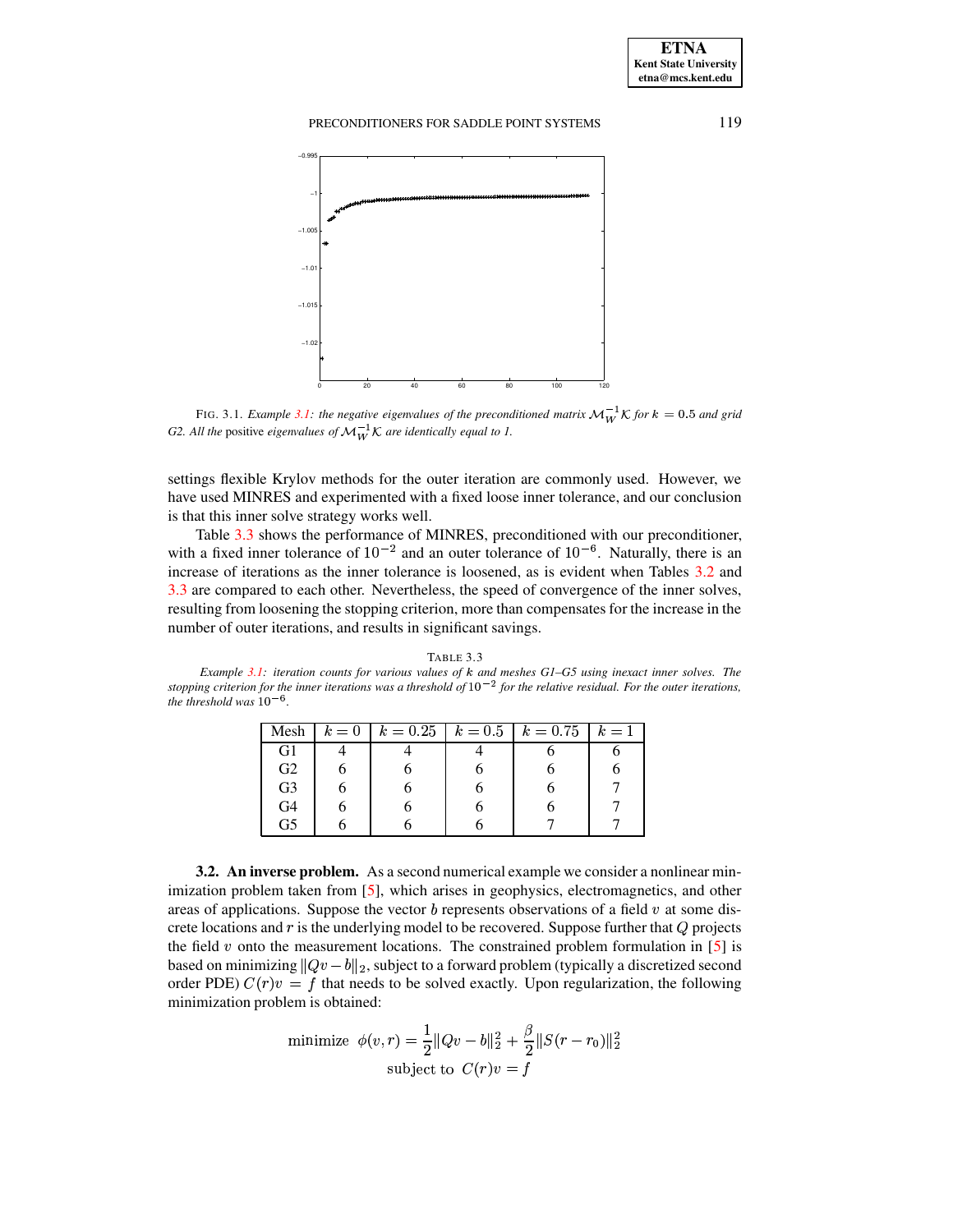# 120 C. GREIF AND D. SCHÖTZAU

where  $r_0$  is a reference model,  $S^T S$  is a smoothing operator (typically a diffusion operator), and  $\beta$  is a regularization parameter.

The constraints are incorporated using a Lagrange multiplier approach, and a Gauss-Newton iteration is applied. At each step, an indefinite linear system of the following block form has to be solved:

$$
\begin{pmatrix} Q^TQ & 0 & C^T \\ 0 & \beta S^TS & G^T \\ C & G & 0 \end{pmatrix} \begin{pmatrix} \delta v \\ \delta r \\ \delta \lambda \end{pmatrix} = \begin{pmatrix} L_v \\ L_m \\ L_\lambda \end{pmatrix}.
$$

Here  $\delta\lambda$  are the increments of the Lagrange multipliers and G is the Jacobian of C with respect to  $r$ . The matrix  $Q$  can be extremely sparse, in particular in situations of undersampling.

A three-dimensional problem on the unit cube is considered, discretized by standard finite volumes. The regularization parameter  $\beta$  is equal to  $10^{-2}$ . The operator S is the discretized gradient and  $C$  is a discrete diffusion operator with diffusivity depending on  $r$ . Finally,  $f$  is a vector obtained from sampling a smooth analytical function. A full description £ of models of this type is given in [\[5\]](#page-7-9).

We consider the performance of preconditioned MINRES on three uniformly refined meshes M1–M3. Since there is no obvious scaling strategy, we set  $W = I$ . The dimensions of the associated linear systems, the nullities of the  $(1, 1)$  blocks, and the iteration counts are given in Table [3.4.](#page-6-0) As is evident, our solver performs extremely well. Numerical experiments for other values of the regularization parameter  $\beta$  have shown similar iteration counts.

<span id="page-6-0"></span>TABLE 3.4 Example [3.2:](#page-5-1) sizes of the linear systems and iteration counts for meshes M1-M3 using exact inner solves. The *iteration* was *stopped using* a *threshold* of  $10^{-6}$  *for the relative residual.* 

| Mesh | n    | m    | Nullity | <b>Iterations</b> |
|------|------|------|---------|-------------------|
| M1   | 189  | 125  |         |                   |
| M2   | 1241 | 729  | 530     |                   |
| M3   | 9009 | 4913 | 4538    |                   |

Finally, in Figure [3.2](#page-6-1) we show the distribution of the eigenvalues of the preconditioned matrix for mesh M2. As expected, we observe strong clustering of the eigenvalues at  $\pm 1$ .



<span id="page-6-1"></span>FIG. 3.2. *Example [3.2:](#page-5-1) Eigenvalues of the preconditioned matrix for mesh M2.*